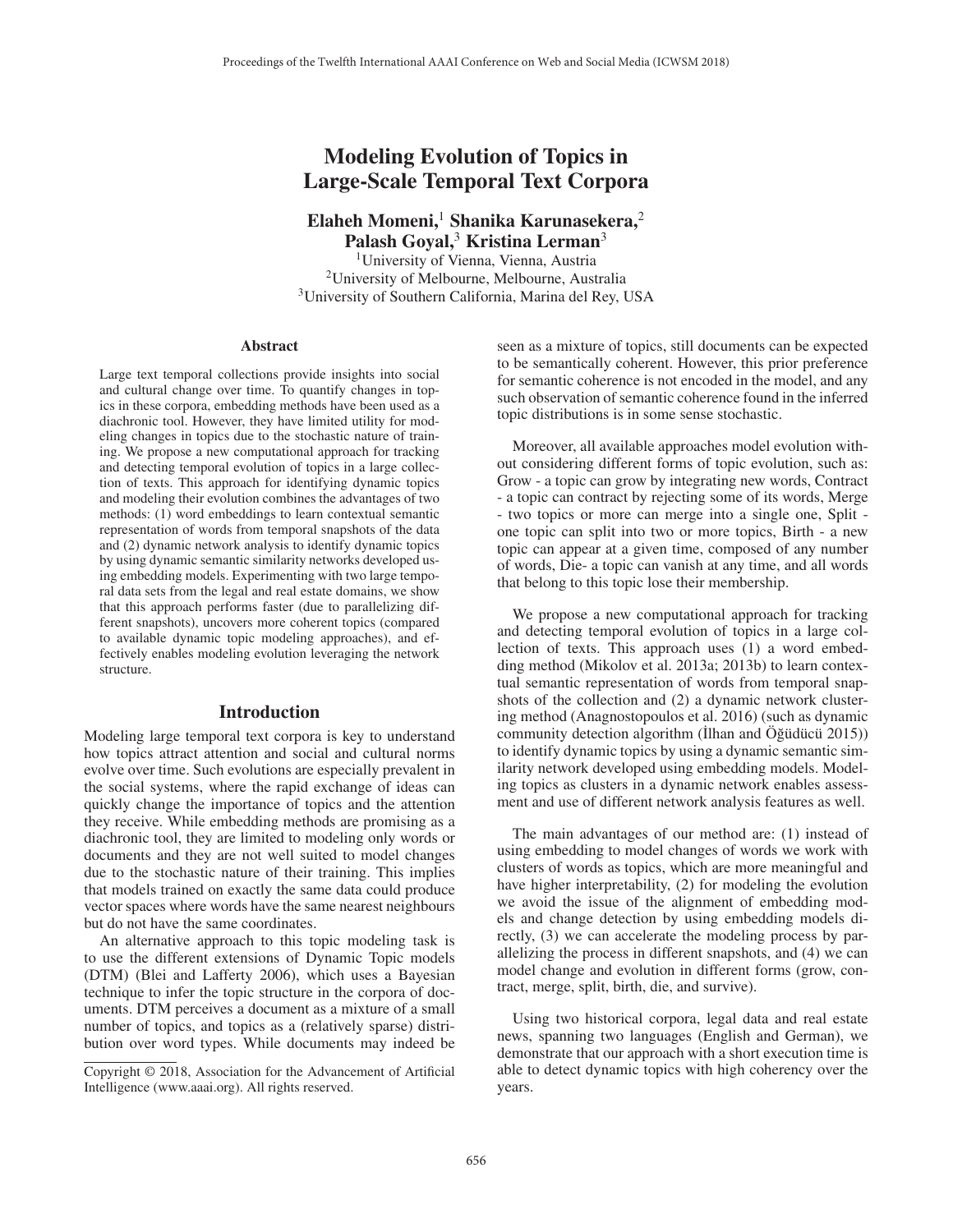# Method

The system receives a set of temporal text documents,  $D^1, ..., D^n$  and for each snapshot  $D^i$ , returns a set of topics  $T_1^i, ..., T_m^i$ . The *p*th topic of the *i*th snapshot,  $T_p^i$ , is assumed to be a semantically coherent set of words and consists of a tuple of three:  $T_p^i = \langle e_p^i; T^{i+1}; W_p^i \rangle$ . Each topic contains an event (labeled from a set of events: Survive, Grow, Merge, Split, Contract, Die) with regard to the later snapshot, a set of relevant topics from a later snapshot,  $T^{i+1}$ , and a set of semantically related words, W. The first two attributes are useful for tracking the evolution of topics. The third attribute shows the content of the topic.

Learning Semantic Space: The distributional methods learn a semantic space that maps words to a continuous vector space  $\mathbb{R}^s$ , where s is the dimension of vector space. A family of neural language methods embeds words in a fixed-dimension vector space, in such a way that words in similar contexts tend to produce similar representations in vector space. These methods project words in a lowerdimensional vector space, so that each word  $w_i$  is represented by a s-dimensional vector  $v_i$ . We use the word2vec method (Mikolov et al. 2013a; 2013b) to learn word vector representation (word embeddings) that we track across time.

Modeling Dynamic Topics: For modeling topics we utilize a clustering-based approach on a semantic representation network, extracted from trained embedding models.

Formally, a network N(W, E) denotes the sets of words W and edges E in a network. Edges show semantic similarity between words. Evolving network N is described over a time period and it will be decomposed into a sequence of static snapshots  $N^1, ..., N^n$ .

For each snapshot, t we list a set of all words  $W<sup>t</sup>$  and develop  $N<sup>t</sup>$  by assessing semantic similarity between a pair of words leveraging trained embedded vectors. The edge between two words is created when the similarity score between their embedded vectors are higher than the *semantic similarity threshold,*  $\varphi$ . The semantic similarity is calculated based on the cosine similarity score, formally:

$$
simSemantic(v_i^t, v_j^t) = \frac{v_i^t, v_j^t}{||v_i^t||_2||v_j^t||_2} > \varphi
$$
\n<sup>(1)</sup>

Next, topic detection leverages community detection algorithms (i.e. network clustering approach). While  $N<sup>t</sup>$ represents the *t*th snapshot of the network,  $T<sup>t</sup>$  $\{\bar{T}_1^t, T_2^t, ..., T_m^t\}$  represents the set of topics in the snapshot t.

Finally, according to available approach (Anagnostopoulos et al. 2016; Ilhan and Oğüdücü 2015) for dynamic community detection, we use a matching metric in order to track evolution of a topic from one snapshot to the following snapshots and measure the similarity between two clusters in successive time steps. Two topics match if their similarity value  $\mathit{sim}(T_i^t, T_j^{t+1})$  exceeds a user set *similarity threshold*  $\theta$ , formally:

$$
sim(T_i^t, T_j^{t+1}) = min\left(\frac{|T_i^t \cap T_j^{t+1}|}{|T_i^t|}, \frac{|T_i^t \cap T_j^{t+1}|}{|T_j^{t+1}|}\right) > \theta \tag{2}
$$

Being able to reuse traditional community detection techniques without having to modify them for detecting clusters in each snapshot separately is one of the main advantages of this described solution. Furthermore, this method results in parallelizing and accelerating dramatically community detection on all snapshots which reduces running time. However, this solution is not perfect due to the instability of community detection algorithms. The majority of community detection algorithms that work well are stochastic, two runs on the same network do not necessarily provide the same partition. Sometimes, for two networks which are the same apart from tiny modifications, the solution can provide different results. An alternative approach with higher stability is to study all snapshots simultaneously (Tantipathananandh, Berger-Wolf, and Kempe 2007).

Modeling Topic Evolution: In order to model evolution of topics, we use an existing metric, namely *Instability*, in order to compute the percentage of increase/decrease in the number of words in a topic (İlhan and Öğüdücü 2015). More formally, given a topic  $T_i^t$  has  $n_i^t$  members at time snapshot t and a successor cluster  $T_j^{t+1}$  has  $n_j^{t+1}$  members at time snapshot  $t+1$ , the *Instability* is defined as:  $inst(T_i^t, T_j^{t+1}) =$  $\left(n_j^{t+1}/n_i^t\right)-1.$ 

Next, considering a user-defined *instability threshold, (*φ*)*, six events proposed by Ilhan et al. (2015), including Grow, Survive, Contract, Split, Merge and Die are identified to model evolution of a topics. More precisely, after positive matching between  $T_i^t$  and  $T_j^{t+1}$ , we could then label the similar topic as being the:

- **Contract**: If  $inst(T_i^t, T_j^{t+1}) < -\phi$ . The topic has been contracted (i.e. there is a substantial percentage decrease in the number of members).
- Survive: If  $-\phi \, < \, \text{inst}(T_i^t, T_j^{t+1}) \, < \, \phi$ . The topic has been survived (i.e. there is a negligible increase/decrease in the number of members).
- Grow: If  $inst(T_i^t, T_j^{t+1}) > \phi$ . The topic has been grown (i.e. there is a substantial percentage increase in the number of members).
- Split: A topic  $T_i^t$  at time t may match with a set of topics  $T^{t+1}_* = \{T^t_i ... T^{t+1}_j\}$  in a later snapshot in split case.
- Merge: A set of topics  $T_*^t = \{T_1^t...T_i^t\}$  may match to a topic  $T_j^{t+1}$  in the subsequent snapshot  $t+1$  in merge case.
- Die: If there is no similar topic at a later snapshot, this means  $\theta$  is not exceeded. Then it is assumed that the topic dies.

# Experimental Evaluation

### Dataset

We evaluate the performance of our proposed approach on two corpora: a Legal Dataset and News articles related to Real Estate.

*Dataset1-Legal Data:* A collection of legal opinions from court websites and from data donations between 1920 to  $2014$  in English<sup>1</sup>. It contains  $2,902,806$  documents and 1, 721, 377, 159 word tokens. We divided this collection to 19 snapshots. Each snapshot is related to a period of 5 years (such as 1920-1925 or 1925-1930).

<sup>1</sup> Available at https://www.courtlistener.com/opinion/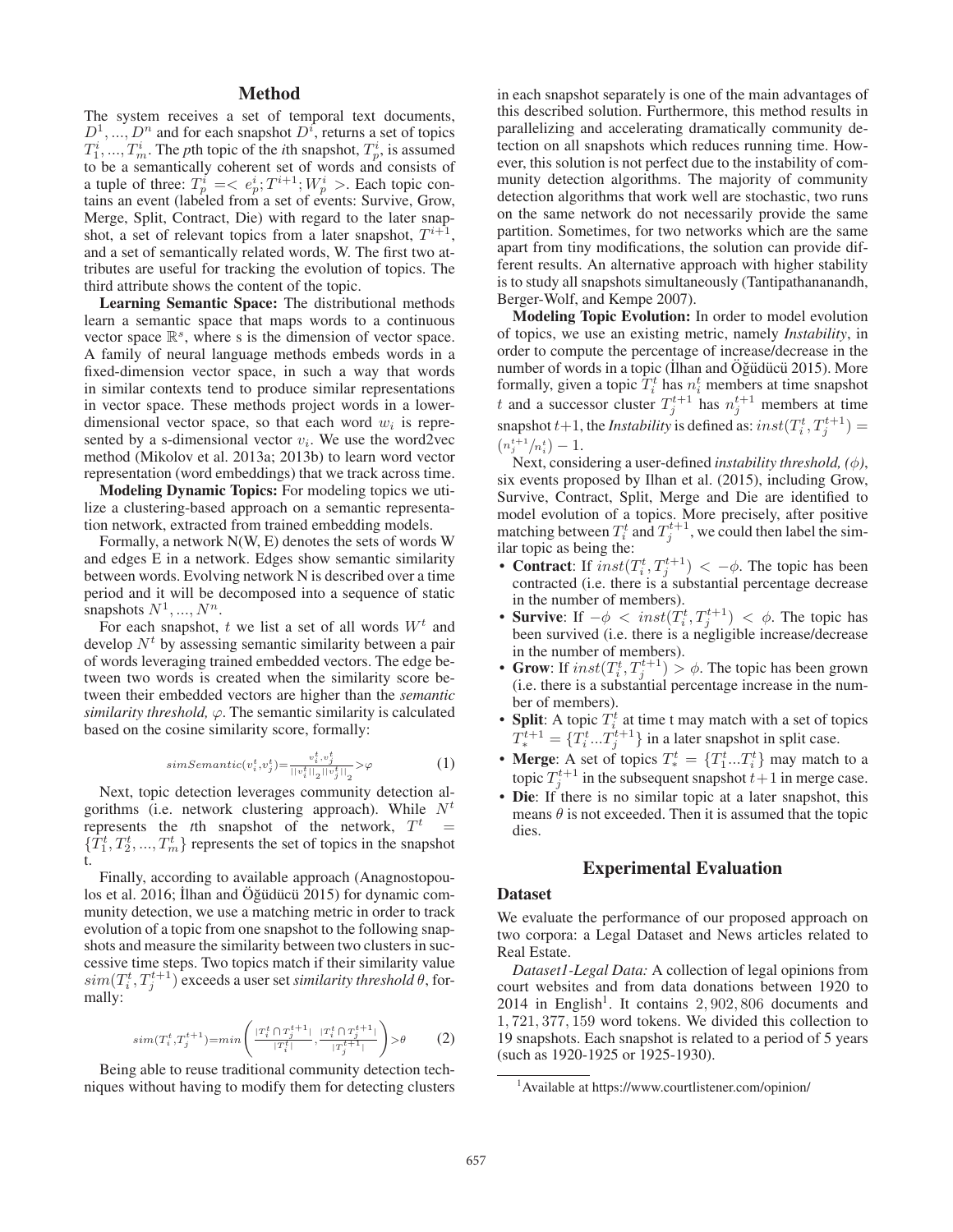

Figure 1: Demonstration of topics related to "race", proposed by our system and their evolution events

*Dataset2-Real Estate Data:* We crawled collection of daily news items related to real estate between 2000 to 2017 in German (collected using Bing and Google news). It contains 204, 521 documents and 46, 237, 197 word tokens.

### Set-up

For each snapshot of each dataset, first, we trained embedding models using the skip-gram implementation of the Gensim library. Second, using trained models, we created semantic similarity networks for each snapshot with a satisfactory density level by setting  $\varphi = 0.5$ . Third, we used Louvain, a well-known community detection algorithm to obtain clusters of words. Finally, starting from the earliest snapshot of each dataset, we identified dynamic topics, and their related evolution events. In order to demonstrate the effectiveness and accuracy of our proposed approach, we conducted three experimental evaluations: the first evaluation compares coherency of the topics proposed by our system to a traditional dynamic topic model algorithm (DTM), taking into account human perception of the topics, the second study shows evidence of our system's capability to identify dynamic topics. This study considering a word, "race", with high contextual evolution, we show how our system is capable of modeling the evolution of the relevant topic, and third, we reported the execution time of our system and compared it with the running time of the other approach. Furthermore, in order to compare the performance of our

approach against available topic modeling approaches, we trained DTM models on both datasets using DTM Gensim implementation (choosing the default hyper-parameters)<sup>2</sup>.

# Results

Topic Coherency Evaluation: An evaluation of topic models is usually based on estimated likelihood or perplexity. However, they are inadequate proxies for how topics are perceived by humans. According to Newman et al. (Newman, Karimi, and Cavedon ), a topic has frequently some oddwords-out in the list of top words. This leads to the idea of a scoring model based on word association between pairs of words for top-5 word pairs in a topic. For measuring word association, instead of using the collection itself, a large external text data source should be used (in order to avoid reinforcing noise or unusual word statistics). PMI is seen as the measure of word association. Therefore, for considering human perception of topics we used pointwise mutual information (PMI) based on an external data source, Google 5-grams data.

Using Google 5-gram data as an external source<sup>3</sup>, we counted a co-occurrence of the topic's five highest ranked words in any of the 5-gram and scored a topic's coherence by averaging the pairwise PMI score of words. Higher average PMI implies a more coherent topic. We assessed average PMI score for 400 randomly selected topics (100 proposed by our approach for each dataset and 100 proposed by DTM for each dataset). We found that the median coherency of all topics proposed by our approach (median-Legal = 8.1 and median-Real-Estate = 7.4) is higher than the coherency of all topics proposed by DTM approach (median-Legal = 6.3 and median-Real-Estate  $= 6.2$ ). However, the median coherency of all topics for the Real-Estate dataset, with German language is lower than for the Legal dataset. This is due to the lower accuracy of tokenization of German documents (e.g., "fortbildungsangebotweiter" that be should tokenized as "fortbildungs", "angebot", "weiter").

Furthermore, we selected 25 topics each from the real estate and legal data. Then we asked five human subjects (who can speak both languages) to score each of the 50 topics on a three-point scale where 3="useful" and 1="useless". Our human scoring of the these topics has high inter-rater reliability measuring using Fleiss' kappa score (0.71). Finally, we see broad agreement between the average PMI score and the human scoring. The correlation between the average PMI score and the mean human score is  $\rho = 0.71$  for Real Estate and  $\rho = 0.74$  for the Legal data (we define correlation  $\rho$  as the Pearson correlation coefficient).

Case Evaluation: In order to test the ability of our approach to identify dynamic topics, we investigated a case study related to a word, "race", in the Legal dataset. It appears to have a high contextual evolution. Figure 1 shows

<sup>&</sup>lt;sup>2</sup>As the execution time of DTM for all snapshots is very long (see Execution Time Evaluation Section), we trained the models using only the latest four snapshots of each dataset.

<sup>&</sup>lt;sup>3</sup>We use the Google 5-gram data as the external data source as it supports temporal comparison of words. The result obtained is similar to an evaluation using Wikipedia (Newman, Karimi, and Cavedon )